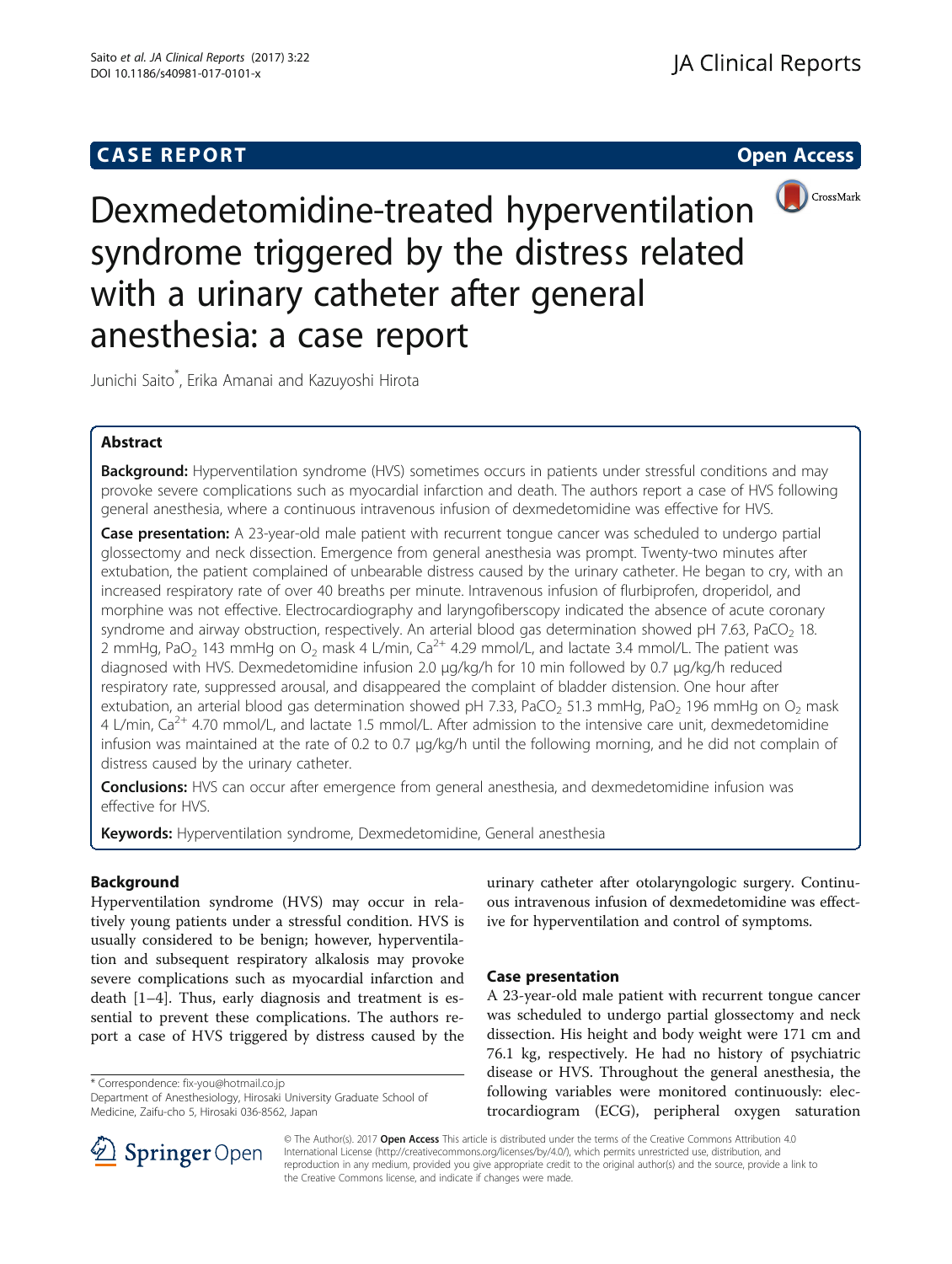$(SpO<sub>2</sub>)$ , end-tidal concentration of carbon dioxide. left radial artery pressure, rectal temperature, and bispectral index. Anesthesia was induced and maintained with propofol (3–6 mg/kg/h), ketamine (70 mg), remifentanil (0.15–0.5 μg/kg/min), and rocuronium (50 mg). To reduce postoperative pain, fentanyl 200 μg and acetaminophen 1000 mg were intravenously administered 30 min before the end of the surgery. Emergence from general anesthesia was prompt, and the trachea was extubated. An initial arterial blood gas determination showed pH 7.38, PaCO<sub>2</sub> 45.2 mmHg, PaO<sub>2</sub> 193 mmHg on O<sub>2</sub> mask 4 L/min,  $Ca^{2+}$  4.70 mmol/L, and lactate 1.3 mmol/ L 10 min after extubation. Twenty-two minutes after extubation, the patient complained of unbearable distress caused by the urinary catheter. Though flurbiprofen axetil 50 mg was intravenously administered, the symptom did not improve but gradually increased. The patient began to cry and his voice was hoarse, with an increased respiratory rate over 40 breaths per minute. The ECG revealed normal sinus tachycardia (HR 100– 120 bpm) without ST segment changes. A laryngofiberscopy indicated an absence of vocal fold paralysis and laryngeal edema. The patient was diagnosed with HVS. Although droperidol 5 mg and morphine 10 mg were intravenously administered, hyperventilation did not improve. An arterial blood gas determination showed pH 7.63, PaCO<sub>2</sub> 18.2 mmHg, PaO<sub>2</sub> 143 mmHg on  $O_2$ mask 4 L/min,  $Ca^{2+}$  4.29 mmol/L, and lactate 3.4 mmol/ L. Thirty-five minutes after extubation, continuous sedation with dexmedetomidine was selected to treat hyperventilation and symptoms. Dexmedetomidine infusion 2.0 μg/kg/h for 10 min followed by 0.7 μg/kg/h reduced respiratory rate, suppressed arousal, and disappeared the complaint of bladder distension. Even though apnea ( $\leq 4$ breaths per minute) after hyperventilation appeared for 3 min,  $SpO<sub>2</sub>$  was maintained at 90% or above. One hour after extubation, arterial blood gas analysis showed pH 7.33, PaCO<sub>2</sub> 51.3 mmHg, PaO<sub>2</sub> 196 mmHg on  $O_2$ mask 4 L/min,  $Ca^{2+}$  4.70 mmol/L, and lactate 1.5 mmol/ L. After admission to the intensive care unit, dexmedetomidine infusion was maintained at the rate of 0.2 to 0.7 μg/kg/h until the following morning, and he did not complain of distress caused by the urinary catheter.

### **Discussion**

This case provided two important clinical issues. First, HVS can occur after emergence from general anesthesia. This syndrome is a common disease as indicated in a study by Jones et al., estimating a prevalence of 9.5% in an adult population [\[5](#page-2-0)] and sometimes occurring during dental care [[6, 7\]](#page-2-0). However, HVS after general anesthesia is less common because sedative drugs and opioids provide an anxiolytic and antiadrenergic action and relief of pain. Mizuno and colleagues [\[8](#page-2-0)] reported a case in which HVS developed before induction of and after emergence from general anesthesia. The authors considered that this syndrome could occur repeatedly under anxiety and stressful conditions even if a patient had no previous history of psychiatric disease. In this case, potential anxiety about tongue cancer induced HVS triggered by bladder distension. Anesthesiologists should consider that HVS can occur even after general anesthesia.

Although HVS is a common disease, HVS is a disorder with no widely accepted diagnostic criteria [[9](#page-2-0)]. Thus, it is diagnosed by the exclusion of alternative possibilities such as metabolic and cardiopulmonary diseases, asthma, pneumothorax, airway obstruction, and acute coronary syndrome. In this case, ECG, laryngofiberscopy, and arterial blood gas analysis ruled out these diseases and he was diagnosed with HVS. However, delirium or agitation also occurs after general anesthesia and differential diagnosis between them is difficult, and the overlap of delirium or agitation that are associated with hyperventilation should be kept in mind. Delirium is associated with increased mortality, prolonged hospital stay, and persistent cognitive dysfunction [\[10](#page-2-0), [11\]](#page-2-0). Early diagnosis and treatment for altered mental status occurring in the postoperative period after emergence from general anesthesia are important.

Second, dexmedetomidine infusion was effective for HVS. Dexmedetomidine is an α-adrenergic agonist with dose-dependent  $\alpha_2$ -adrenoceptor selectivity. It seems that the mechanism of action of the drug is suitable to treat HVS. Pre- and post-synaptic activation of  $\alpha_2$ -adrenoceptor inhibits the release of norepinephrine and sympathetic activity and terminates the transmission of pain signals [[12\]](#page-2-0). These effects produce sedation, analgesia, and anxiolysis. Furthermore,  $\alpha_2$ -adrenoceptor inhibits the release of serotonin in the rostral raphe nuclei which is associated with arousal and fear which are associated with panic disorder or others [\[13\]](#page-2-0). A large randomized control study revealed that dexmedetomidine reduced the incidence of postoperative delirium by 14% in patients aged over 65 years [[14\]](#page-2-0). In addition to analgesic and anxiolytic properties of dexmedetomidine, its antiinflammatory action might have treated both HVS and delirium. Elevated biomarkers of inflammation have associated with the risk for developing delirium [[15](#page-2-0)]. Antiinflammatory effects of dexmedetomidine were evident in both clinical and animal studies [[16](#page-2-0), [17](#page-2-0)]. Furthermore, dexmedetomidine has advantages over other sedating agents because of minimal suppression of respiratory function [[18\]](#page-2-0). In this case, the bladder might have been kept distended until the next morning and upper airway obstruction and respiratory depression after neck dissection were one of several concerns. Taking these factors into consideration, the drug may be considered to be a good choice for sedation for HVS after general